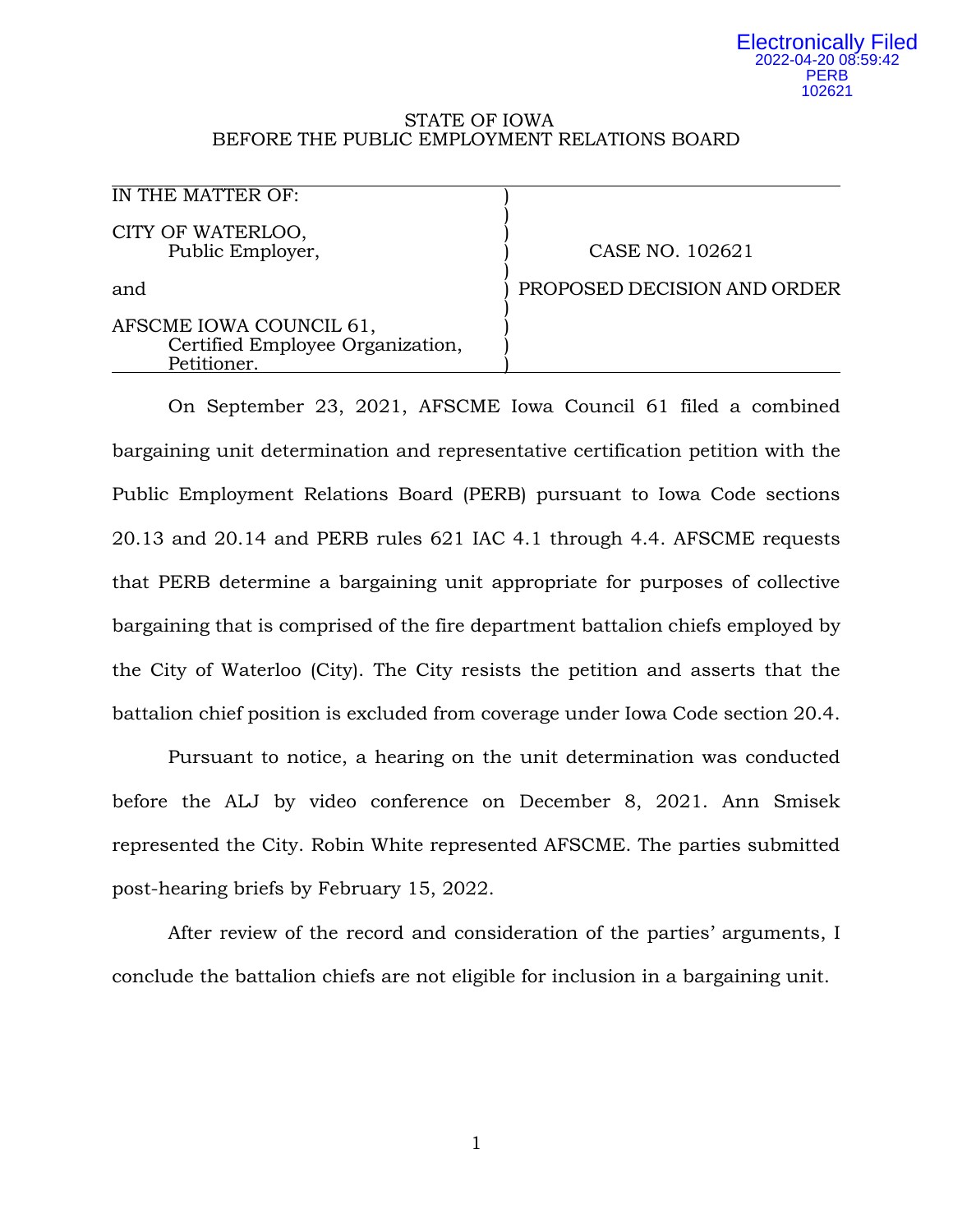#### **1. FINDINGS OF FACT**

### 1.1 Fire Department Overview

The City of Waterloo is a public employer within the meaning of Iowa Code section 20.3(10), and AFSCME Iowa Council 61 is an employee organization as defined in Iowa Code section 20.3(4).

The City of Waterloo has six fire stations, the downtown fire station and then five other substations. The City's fire department consists of approximately 116 employees. The department has roughly 110 sworn firefighters. Some of the employees in the fire department are included in a bargaining unit that consists of uniformed firefighters, paramedics, fire engineers, lieutenants, medical officers, captains, and the fire marshal. Battalion chiefs are excluded from this existing bargaining unit.

Pat Treloar serves as the fire chief for the fire department. The department has not had an assistant fire chief since the 1990s. Three battalion chiefs serve as the next in command under the fire chief and directly report to the chief. The fire marshal also directly reports to the fire chief and is a member of the command staff. A lieutenant in charge of training also directly reports to the chief and one of the battalion chiefs. The medical supervisor oversees the medical division and directly reports to the chief while consulting with battalion chiefs when the area affects their operations.

Most employees at the fire department work on one of the three shifts, the A shift, the B shift, and the C shift. A battalion chief, also known as the shift commander, is assigned to one of these three shifts. Each shift also has a captain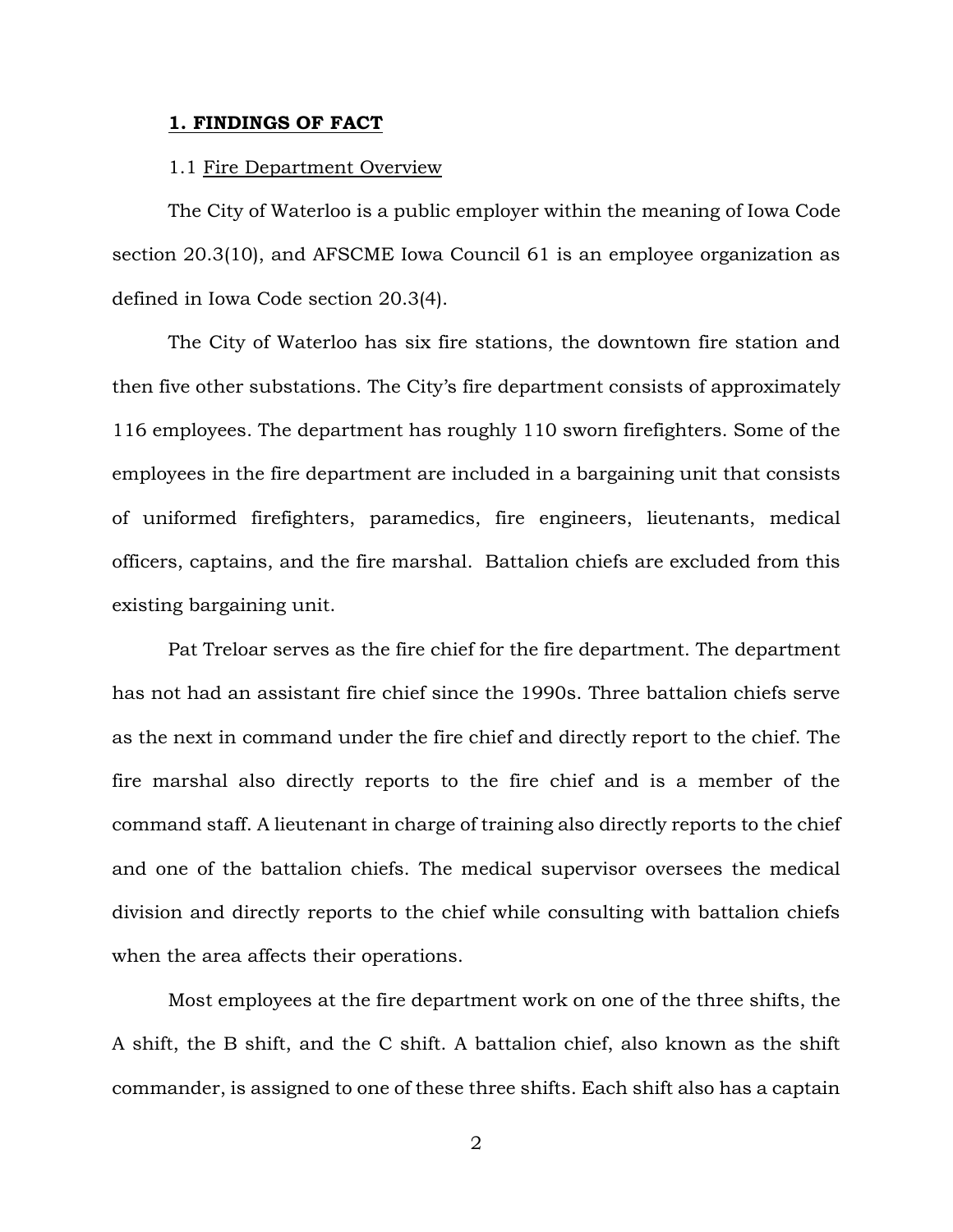that is second in charge of the shift. The Waterloo fire department employs a total of three battalion chiefs and three captains. Both the battalion chief and the captain work at the downtown fire station and are in charge of that station. Each shift also consists of company officers also known as lieutenants. The lieutenants are in charge of the substations in Waterloo. Below the lieutenant in the hierarchy is the engineer that operates an assigned vehicle apparatus.

### 1.2 Battalion Chief Position

There are three battalion chiefs in the Waterloo fire department. The battalion chiefs have an operational role and an administrative role in the department. All three battalion chiefs exercise the same operational duties for the department. The battalion chiefs also have administrative duties that are assigned to them based on the shift the battalion chief oversees.

## 1.2.1 *Battalion Chiefs' Operational Duties*

The battalion chiefs meet with the chief every morning for a debriefing during shift transitions. The battalion chiefs also meet with the chief prior to the department's monthly staff meeting. In that meeting the battalion chiefs and the chief discuss matters that are sensitive to the fire department's bargaining unit.

The battalion chief also acts on behalf of the chief when the chief is unavailable. In this type of situation, the battalion chief would handle anything that comes in that needs to be addressed while the chief is gone.

The battalion chief is the primary employee in charge of the shift. The battalion chief ensures that his or her shift runs smoothly. Under the battalion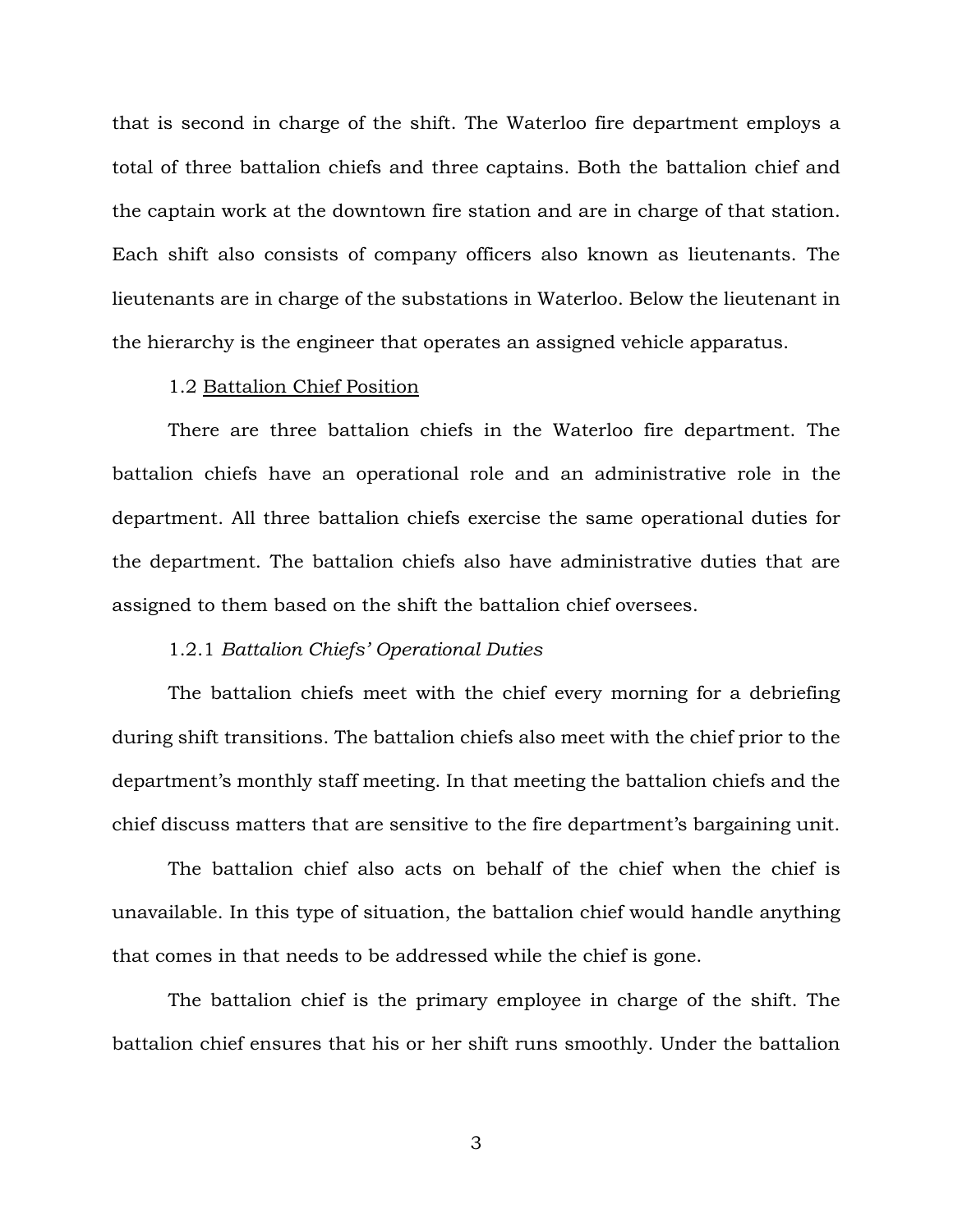chief, the captain on the shift acts as the mid-manager and assists the battalion chief. The battalion chief delegates work to the captain.

The battalion chief oversees a shift, which generally has thirty-five members. The battalion chiefs set the priorities throughout the day. They work in conjunction with the training officer to ensure training is scheduled as needed. The battalion chief will also set the schedule for when an apparatus will go out to the training.

The battalion chiefs automatically respond to a number of serious emergency calls such as confirmed fires and car wrecks on highways that have a speed limit of above 45 miles per hour. Battalion chiefs can also choose to go out on other emergency calls at their own discretion. When a battalion chief is on the scene of an emergency, the battalion chief takes control of the scene and calls command. The battalion chief announces himself and directs personnel on the functions that need to be done. The battalion chief can make the decision to release apparatus and personnel. They also make the decision on when to call the chief or fire marshal and when to release the scene. However, when the battalion chiefs have not responded, the captains or lieutenants can be on call and make those same types of decisions.

Both the chief and the battalion chiefs play a role in staffing assignments. The chief determines the minimum standard for each station. The chief also tells the battalion chiefs how many people are available for the shift for the day, how to staff those units, and whether a substation will be closed for the day.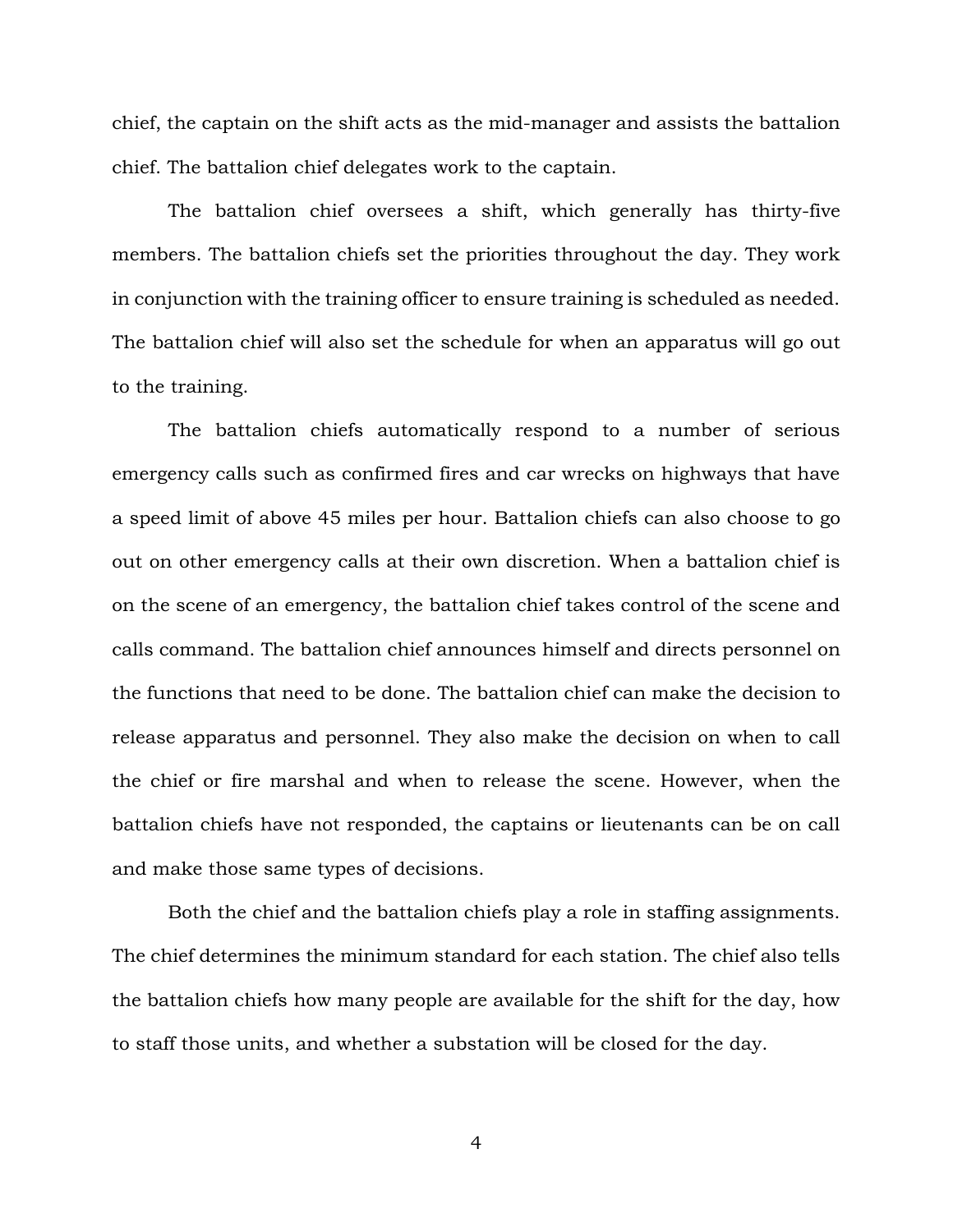The battalion chiefs create the daily roster schedule. If the battalion chief is unavailable, the captain would create this daily roster schedule. When creating the daily roster, the battalion chiefs have to determine where to schedule the employees, what station to put them on, and what apparatus to put the employee on. The chief has no input on the schedule and does not check it. The battalion chief has to schedule the employees within the confines of the collective bargaining agreement as employees are able to bid on positions. One battalion chief described the daily roster as a logarithm for determining whom is assigned to a particular position. That battalion chief testified that they put paramedics where needed and then try to cover the areas they might be assigned. Then battalion chiefs can move around firefighters to fill slots where employees may be off on vacation, holidays or sick leave. When scheduling, the battalion chiefs must account for the employees' skill sets, trainings, and certifications. Ultimately, the battalion chiefs are responsible for placing personnel in positions where they will be successful and safe.

The chief testified the battalion chiefs are able to hire back personnel when people are sick. The chief stated that battalion chiefs can and have held over personnel without conferring with the chief even if the department is already at minimum staffing levels. The battalion chief would need a good reason for the increased staffing level, but could make that decision without conferring with the chief. In one instance, a battalion chief held over personnel when a couple of people went home sick and the battalion chief was concerned about a potential foodborne illness.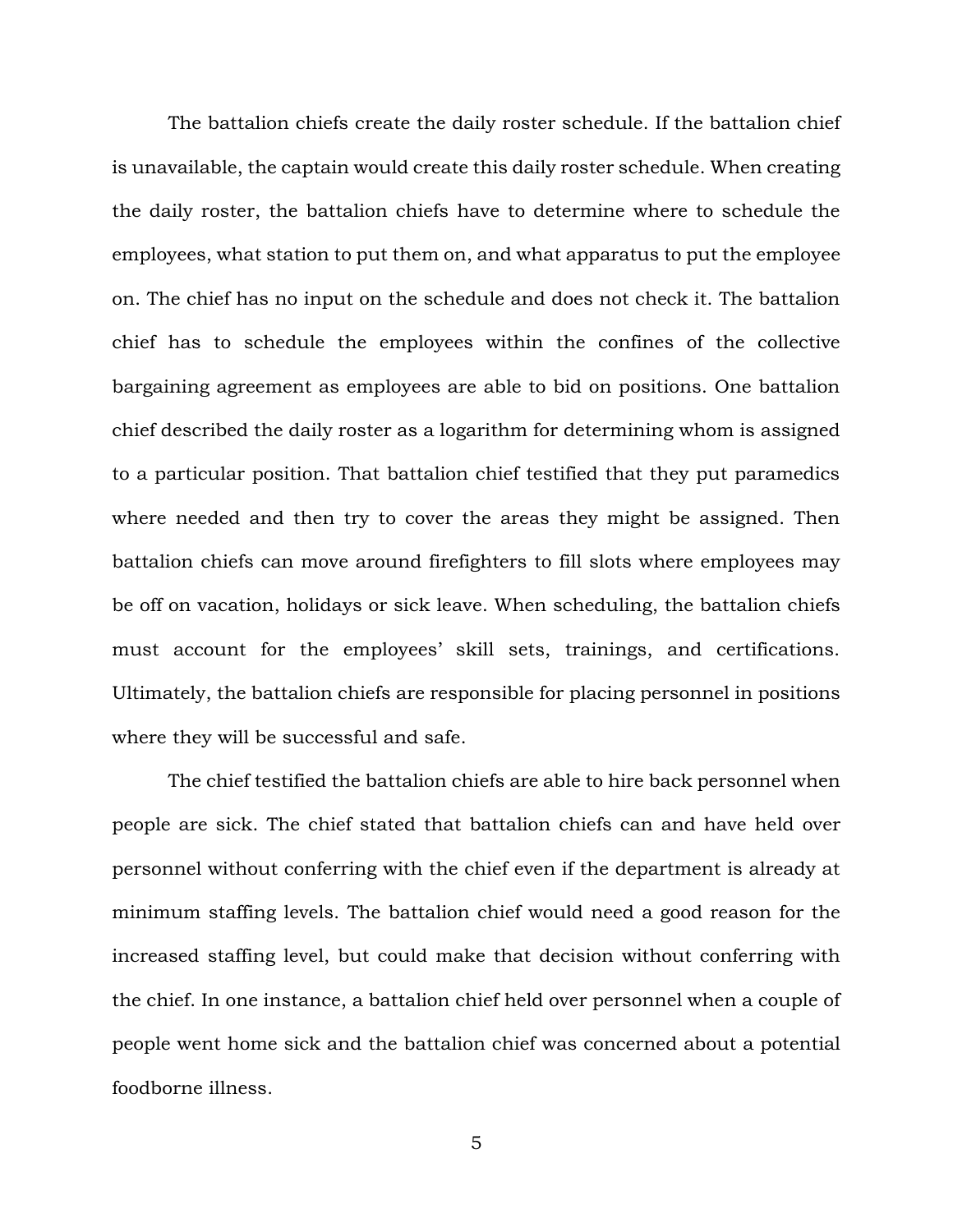The battalion chiefs also play a role in discipline. Any officer within the department can give an employee a verbal warning. A battalion chief or the chief could issue a written warning. The chief would need to sign off on any suspension. The chief stated that he has never reversed or failed to sustain someone's recommendation of discipline although he may change wording or give direction on what is said. In one particular instance the battalion chief issued a written warning and the chief signed off on it afterwards. In another instance, the chief and a battalion chief consulted about a potential suspension, the chief signed off on it, and the battalion chief met with the individual and the union without the chief present. Battalion chiefs do not, however, play a role in grievances as grievances go to the chief at the first step of the grievance process.

## 1.2.2 *Battalion Chiefs' Administrative Duties*

In addition to their operational duties, battalion chiefs also serve an administrative role dictated by their shift assignment.

# 1.2.2.1 Battalion Chief, Shift A

The battalion chief on Shift A is also the community outreach chief or the public information officer. This person handles media relations and public education programs with limited authority or oversight from the chief.

## 1.2.2.2 Battalion Chief, Shift B

The battalion chief on Shift B is in charge of training. He coordinates with the training lieutenant to set a training schedule for the year. They present the program to the chief at the beginning of the year. The chief rarely makes changes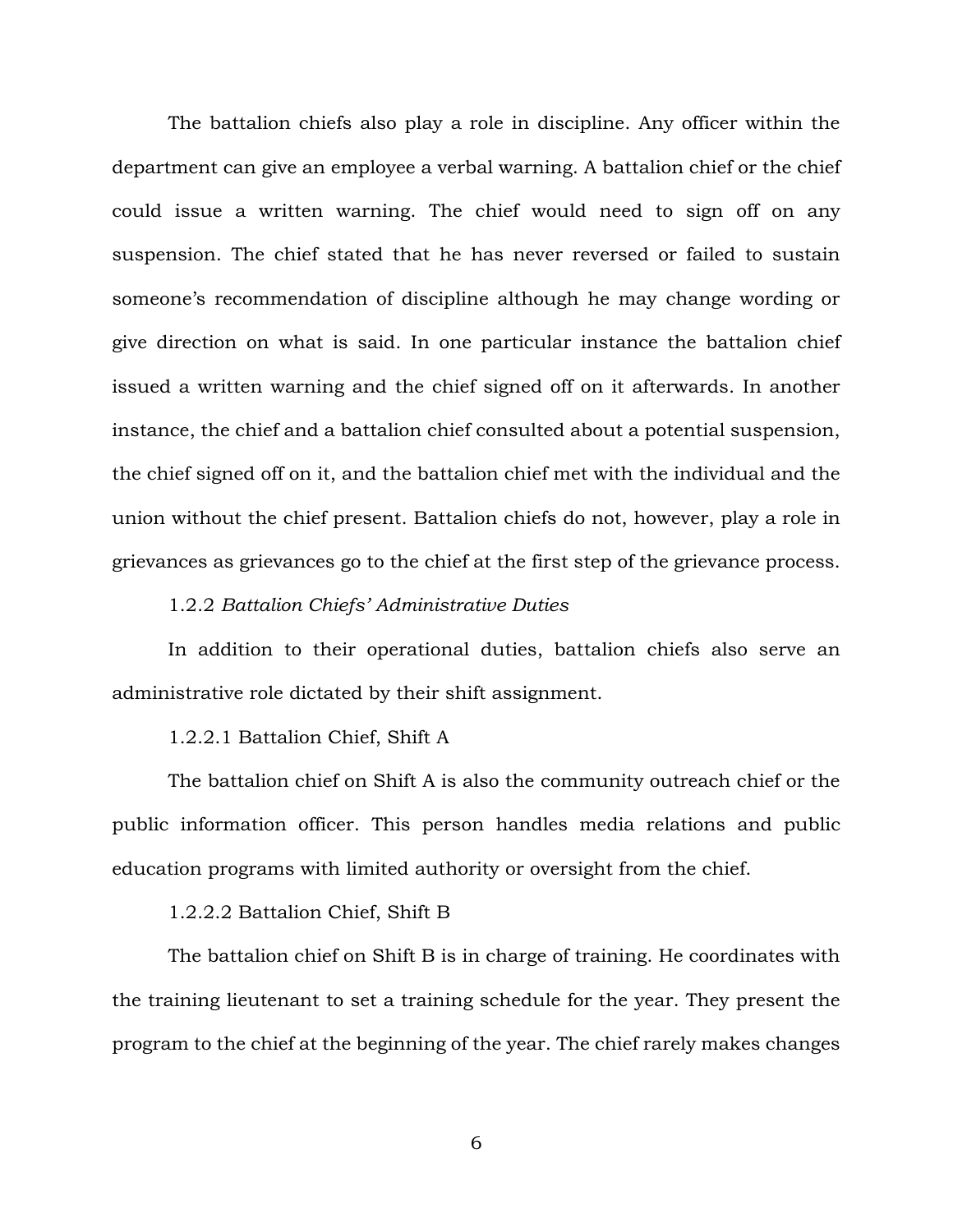in training once it is presented to him. He reviews it and signs off on the training schedule.

### 1.2.2.3 Battalion Chief, Shift C

The battalion chief on Shift C handles some human resources functions as well as tasks related to the department's standard operating guidelines (SOGs). This battalion chief takes care of the promotional process and hiring process and works with human resources to make sure the promotional lists are current. He selects tests for promotional exams for engineers, lieutenants, captains, and the fire marshal and also selects the recruiting exams. The chief approves the tests. The chief is ultimately in charge of who is hired. He receives input regarding whom to hire, but it is ultimately his decision.

The battalion chief on Shift C also assists with the department's SOGs. After an SOG is drafted, the chief could make changes, but rarely does and then the draft SOG is distributed to the department for a ten-day review. The battalion chief on Shift C has worked on multiple SOGs. For example, the battalion chief worked with the fire marshal on changing the burn ordinance after the City Attorney asked the fire department to look into it. The battalion chief also thought the department needed an SOG for rehab of personnel. The chief did not make any changes to the proposed SOG, and he approved it. After a suggestion from the representative of the existing fire department union, the battalion chief also worked on an SOG for a peer support program. The battalion chief presented it to the chief, he made no changes, and approved and implemented it. The chief does have the ultimate authority to authorize the SOGs.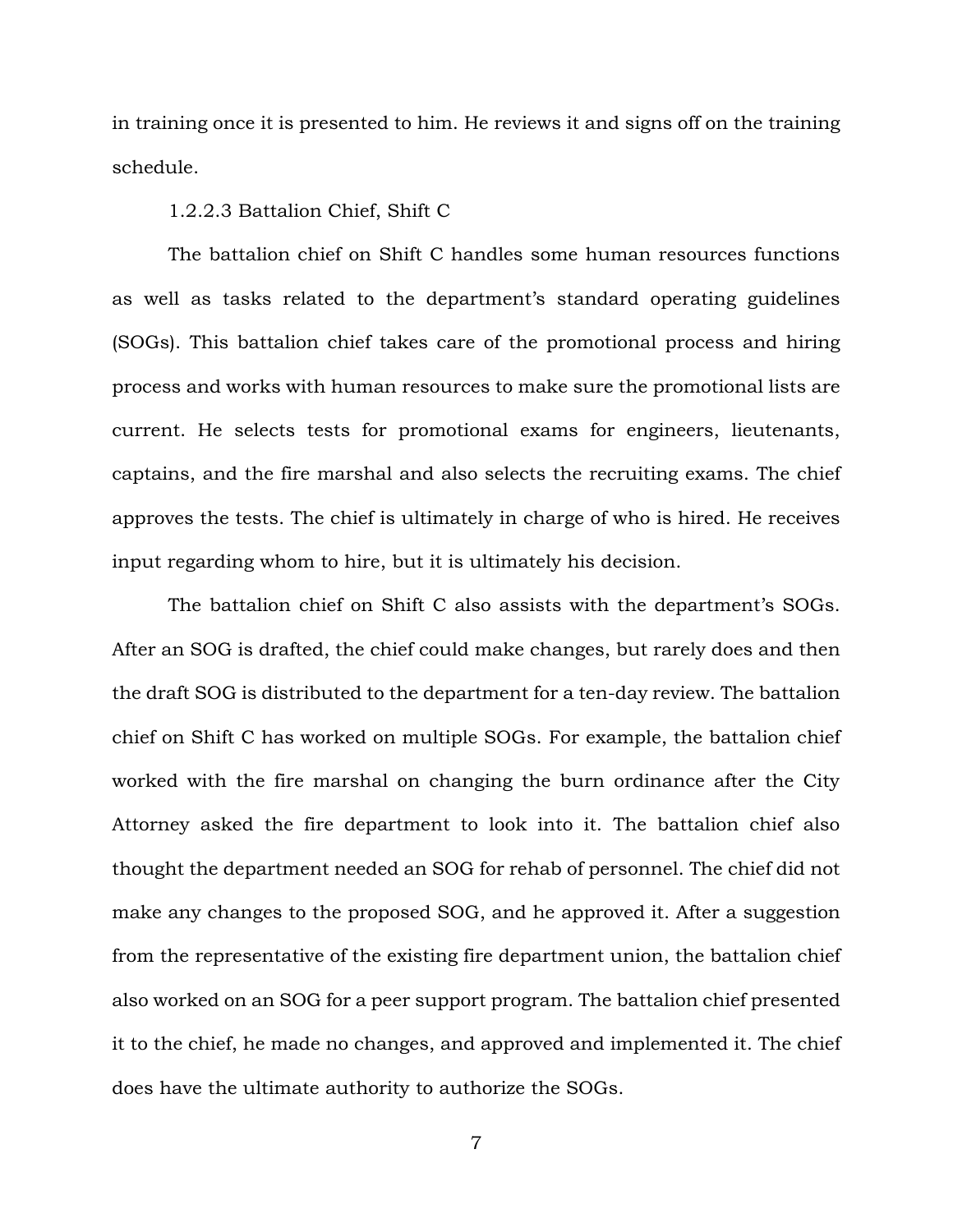#### **2. SUMMARY OF ARGUMENTS AND ISSUE**

AFSCME filed this unit determination petition to organize a unit of the three battalion chiefs in the Waterloo fire department. The City alleges the three battalion chiefs are not eligible to bargain as the battalion chiefs are managerial employees, meaning they are representatives of the public employer, and the battalion chiefs are supervisory employees. The City argues the battalion chiefs are managerial as they would have divided loyalty and a conflict of interest due to being so aligned with management. The City claims the battalion chiefs are supervisory employees as they assign firefighters and other officers and direct the work of subordinates. The City also claims the battalion chiefs effectively recommend discipline. AFSCME denies that the battalion chiefs are excluded from bargaining and claim the battalion chiefs are merely team leaders.

The issue in this case is whether the three battalion chiefs are excluded from collective bargaining and therefore ineligible to form a bargaining unit due to their managerial or supervisory status.

### **3. CONCLUSIONS OF LAW**

The City claims the battalion chief position is excluded by Iowa Code section 20.4(2). Iowa Code section 20.4(2) lists positions that are excluded from the provisions of chapter 20 and provides in relevant part:

2. Representatives of a public employer, including the administrative officer, director or chief executive officer of a public employer or major division thereof as well as the officer's or director's deputy, first assistant, and any supervisory employees. "*Supervisory employee*" means any individual having authority in the interest of the public employer to hire, transfer, suspend, lay off, recall, promote, discharge, assign, reward or discipline other public employees, or the responsibility to direct them, or to adjust their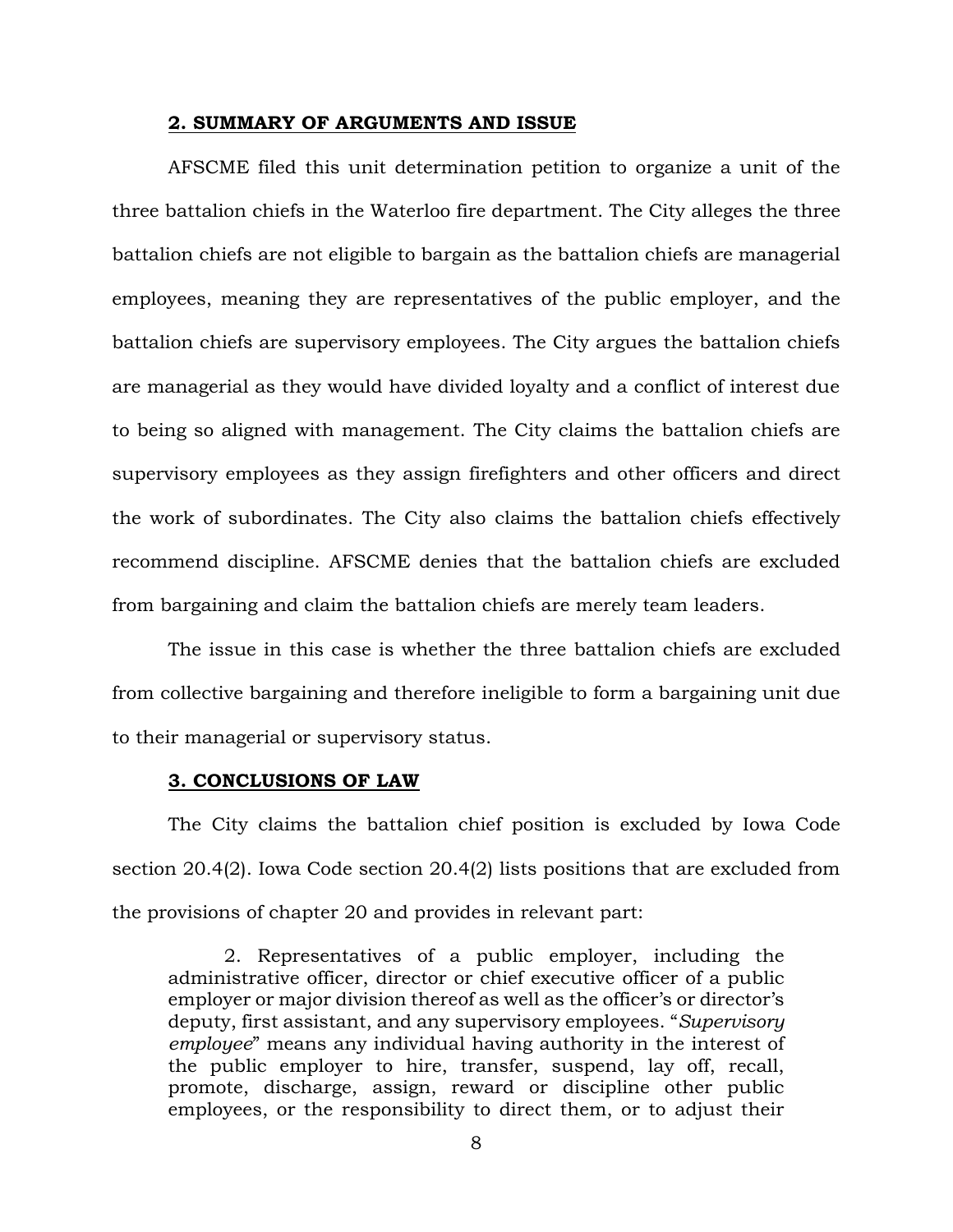grievances, or effectively to recommend such action, if, in connection with the foregoing, exercise of such authority is not of a merely routine or clerical nature, but requires the use of independent judgment.

The Public Employment Relations Act (PERA) is written in broad terms to allow a large number of public employees to be eligible for coverage under its provisions. *City of Eagle Grove and Teamsters Local 238*, 12 PERB 8459, at 6; *City of Anamosa and Chauffeurs, Teamsters & Helpers Local 238*, 2020 ALJ 1022510, 102251, at 13. The Board, therefore, interprets Iowa Code section 20.4 exclusions narrowly to accomplish that objective. *City of Eagle Grove*, 12 PERB 8459, at 6. The party asserting the exclusion bears the burden of establishing the exclusion applies. *Id.* at 7.

## 3.1 Managerial Employee

First, the City asserts the battalion chiefs are managerial employees and are excluded from the provisions of chapter 20. Iowa Code section 20.4(2) does not specifically exclude managerial employees. PERB, following National Labor Relations Board (NLRB) and United States Supreme Court case law, has excluded certain employees as "representatives of the public employer" on the basis of the employee's managerial status. *See Council Bluffs Cmty. Sch. Dist. and Commc'n Workers of America Local 7103*, 2003 PERB 6514, 6516, & 6536 at 21–22; *Cedar Rapids Cmty. Sch. Dist. and Service Employees Int'l Union, Local #199*, 2014 ALJ 8706 at 22. PERB follows the NLRB's analysis in determining an employee's managerial status. *Council Bluffs Cmty. Sch. Dist.*, 2003 PERB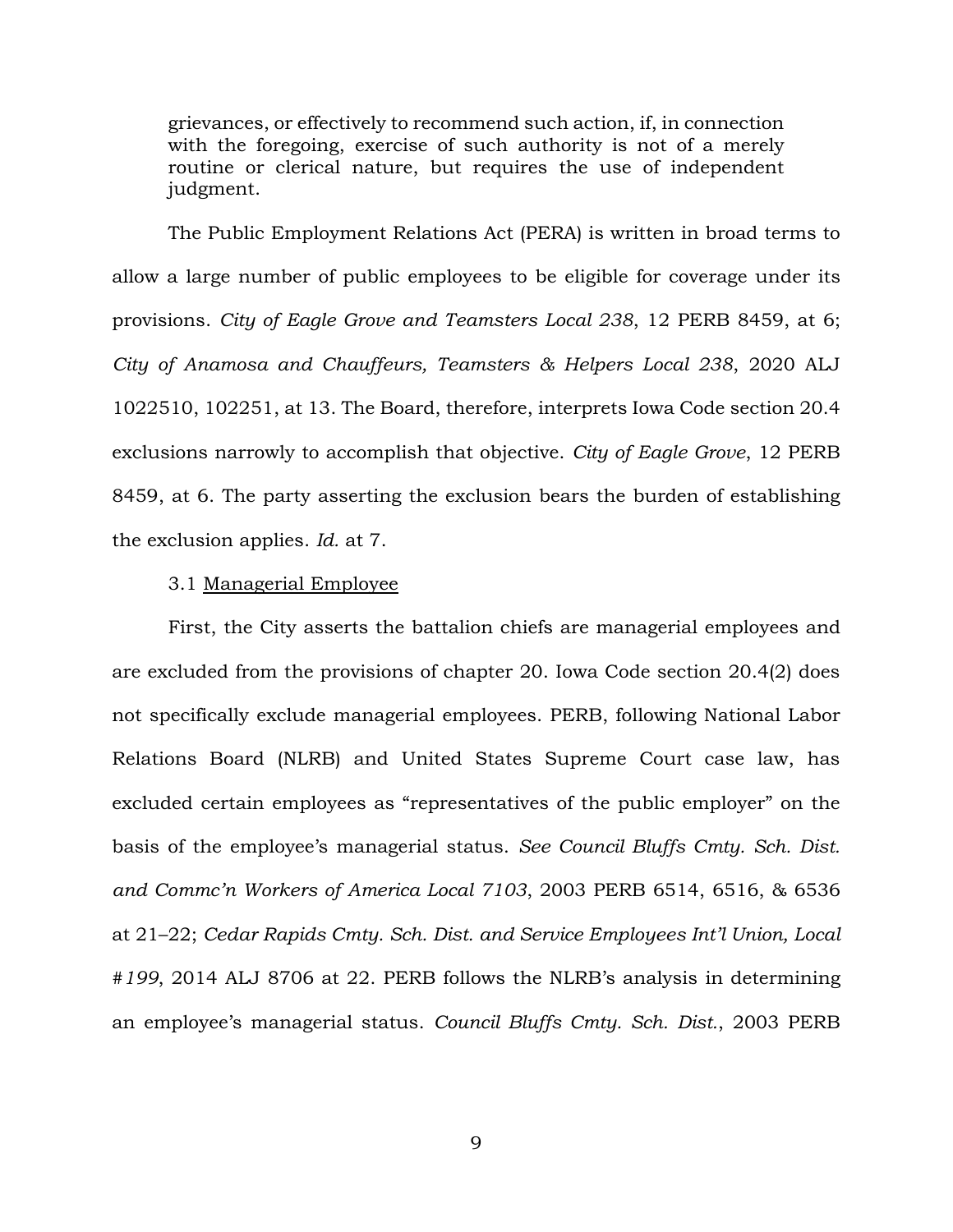6514, 6516, & 6536 at 21–22; *Cedar Rapids Cmty. Sch. Dist.*, 2014 ALJ 8706 at 22. To determine managerial status, PERB evaluates:

1. Whether the employee is so closely related to or aligned with management as to place the employee in a position of potential conflict of interest between his employer on one hand and his fellow workers on the other, and 2. Whether the employee is formulating, determining and effectuating his employer's policies or has discretion, independent of an employer's established policy, in the performance of his duties.

### *Id.*

The managerial exclusion applies to employees at higher levels of the managerial structure who exercise discretion in formulating, determining, and effectuating employer policy. *City of Onawa and AFSCME Council 61*, 2012 ALJ 8505 at 18. Managerial status cannot be demonstrated merely by showing that an employee has some input in supervisory decisions. *Council Bluffs Cmty. Sch. Dist.*, 2003 PERB 6514, 6516 & 6536 at 34; *City of Onawa*, 2012 ALJ 8505 at 19. An employee must be significantly and not peripherally involved in the formulating, determining and effectuating the employer's policies and programs to be deemed a managerial employee that is a representative of the public employer. *Cedar Rapids Cmty. Sch. Dist.*, 2014 ALJ 8706 at 24. To determine managerial status, PERB looks at the employee's actual job duties and responsibilities on a case-by-case basis. *City of Perry and AFSCME Iowa Council 61*, 1990 HO 3888 at 23.

Based on the evidence in the record, the City has not shown the battalion chief position is managerial. The City claims the position is aligned with management and is in a position of a potential conflict of interest because the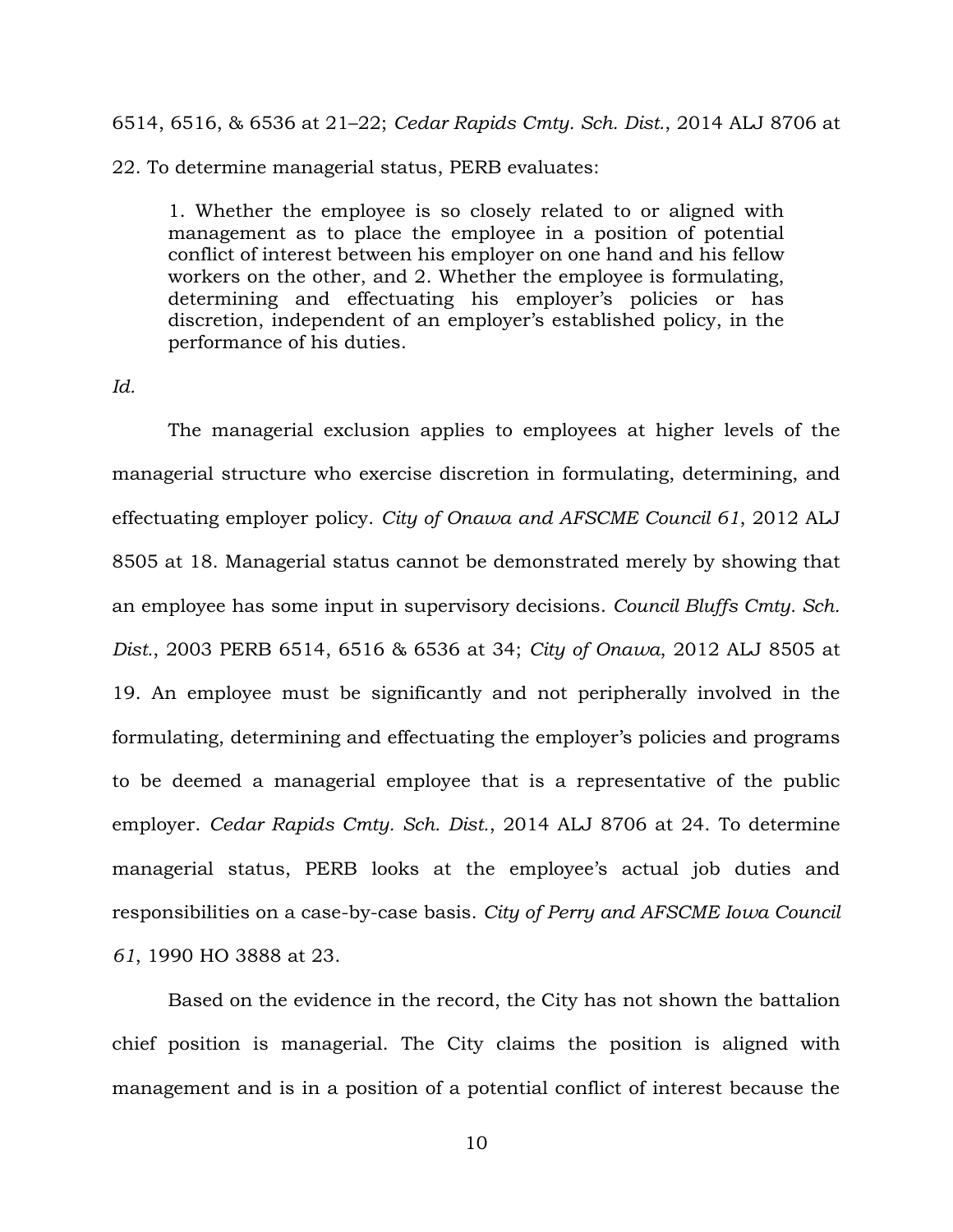battalion chiefs, as part of the command staff, meet with the chief during shift transitions and prior to staff meetings. The City also says they are closely aligned to management and have a potential conflict of interest due to their status as the position in charge of each of the respective shifts. The chief testified that at the meetings prior to the monthly staff meetings, he and the battalion chiefs discuss matters that may raise concerns with the current bargaining unit in the fire department. The City has provided some evidence that the battalion chiefs are so aligned with management that a conflict of interest could arise.

However, the City has not shown the battalion chiefs formulate, determine, and effectuate policy or have discretion, independent of the City or fire department's established policies, in the performance of their duties. The City argues the battalion chiefs' administrative responsibility demonstrate their independence in their duties and their policy-making. The evidence in the record is not robust enough to show this independence.

All the battalion chiefs have administrative responsibilities. One of the battalion chiefs is responsible for community outreach and acts as the public information officer. The chief says he has little oversight over this function. The testimony in the record contains little to no description of how the battalion chief on Shift A exercises the responsibility for community outreach and his public information officer duties. The record does not provide evidence of whether the battalion chief is independent in exercising this function or whether the battalion chief follows some established protocol when fulfilling this role. Without more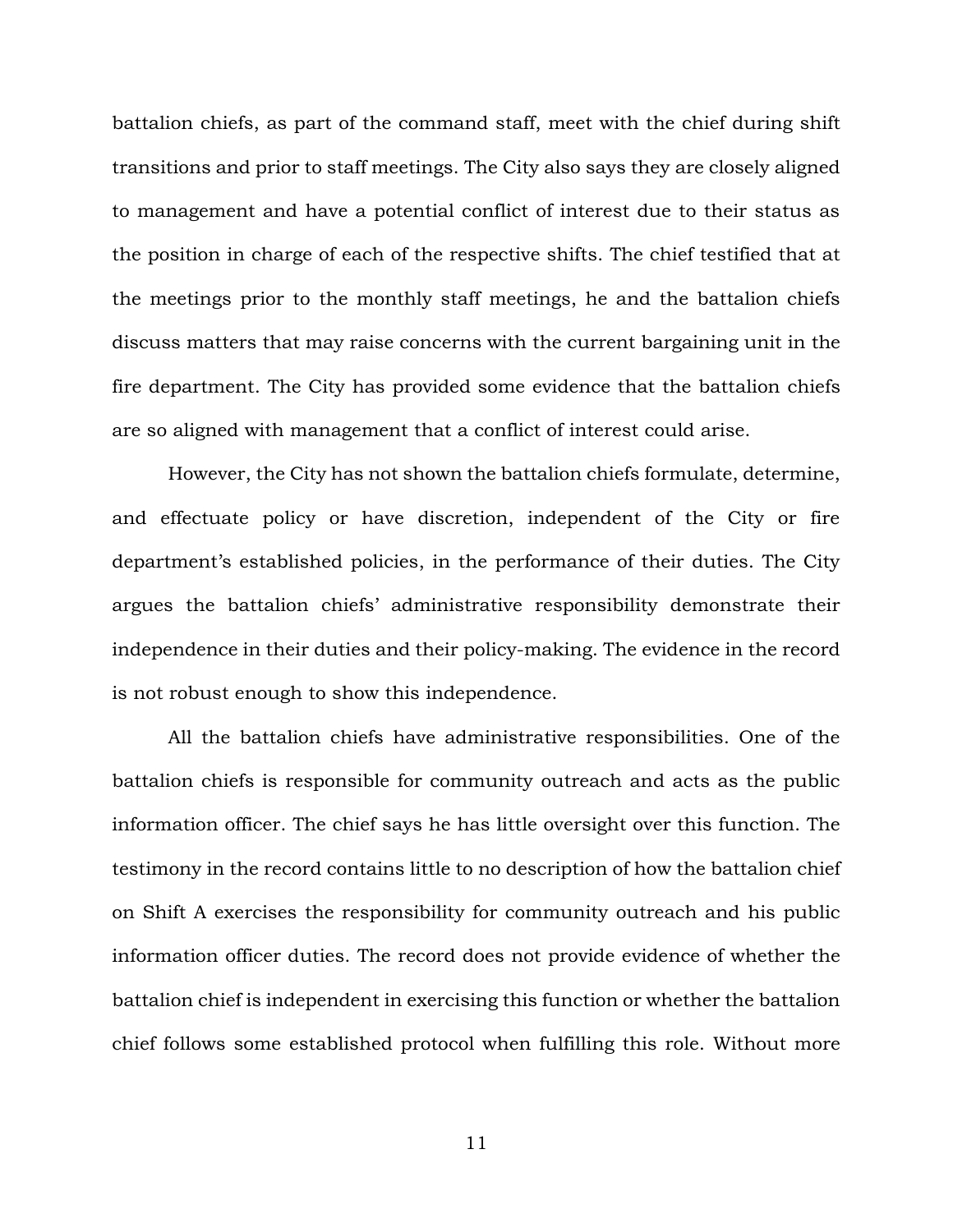detail, I cannot determine whether the battalion chief exercises independence in this function.

The battalion chief on Shift B works with a lieutenant in establishing training for the fire department. The battalion chief presents the recommended training to the chief and the chief rarely makes changes before signing off on it. However, the chief has the ultimate responsibility for the determining what training is necessary. It is also unclear how large a role the battalion chief plays in determining the training schedule versus how large a role the lieutenant plays in determining the training schedule. Thus, the City has not demonstrated the battalion chief is acting independently or is more than peripherally involved in this task. Further, the City has not shown the battalion chief is formulating, determining, and effectuating policy in this role.

The battalion chief on Shift C has some responsibility for certain aspects of human resources and works on SOGs for the department. This battalion chief selects at least some of the promotional and hiring tests for the department, and the chief approves them. As the chief has to approve these tests, I cannot find the battalion chief has managerial status due to his role in formulating, determining, and effectuating policy when recommending promotional and hiring tests.

The Shift C battalion chief also works on SOGs, but the record does not contain any details about his role in the process. The battalion chief has brought an idea of a desired SOG, and requested to work on its creation. The battalion chief also has worked on drafting these SOGs with others in the department. All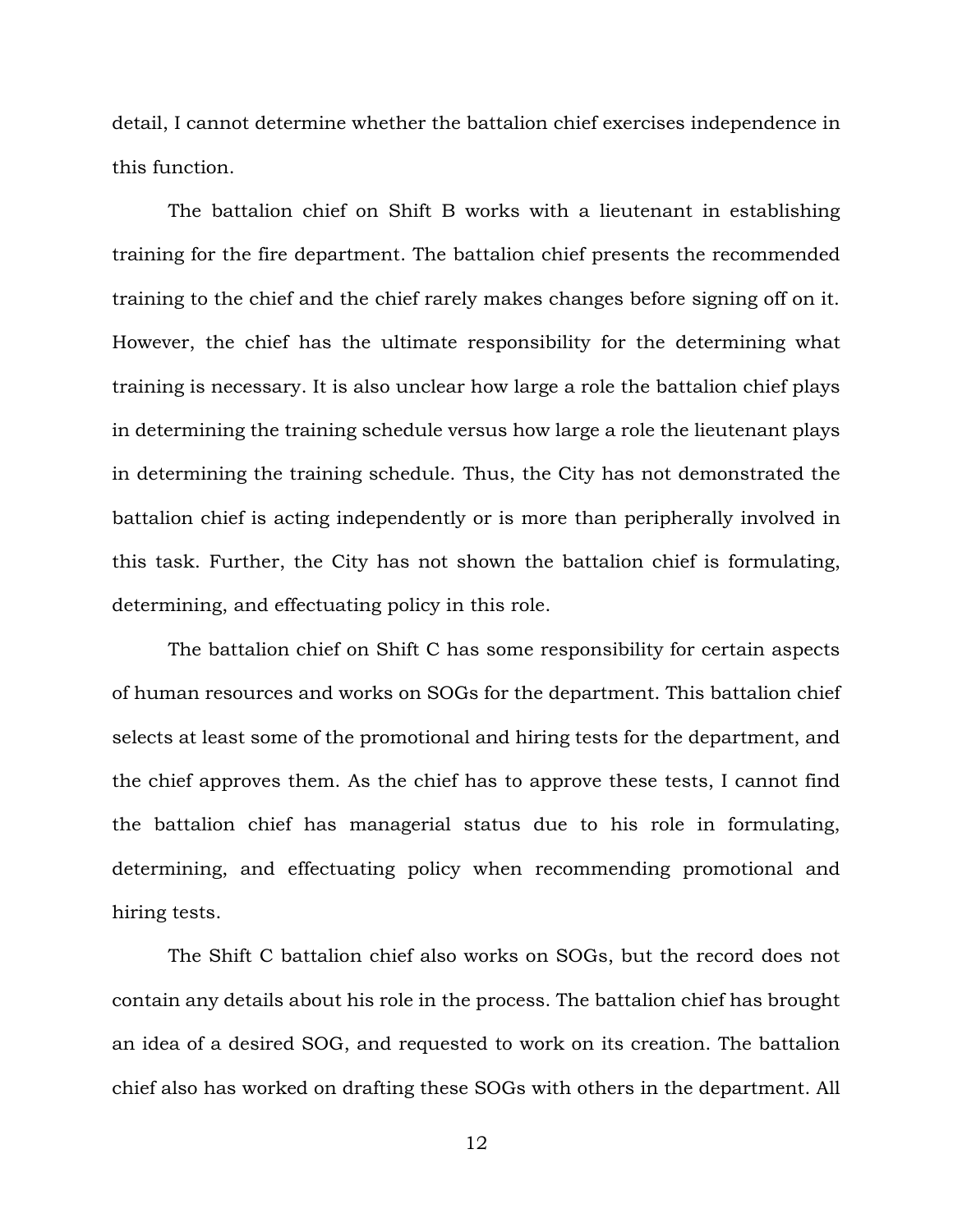the battalion chiefs would review the draft SOGs and provide input. However, the chief has final approval over the SOGs. Again, as the chief is approving these SOGs, I cannot find the battalion chief has managerial status due to his role in formulating, determining, and effectuating these SOGs. The record also does not contain sufficient information to conclude the battalion chief acts with the independence necessary to attain managerial status in the exercise of this function.

The City has not presented the evidence necessary to show the battalion chiefs formulate, determine, or effectuate policy or have the discretion, independent of the City or department's established policy in the performance of their duties. Thus, the City has not shown the battalion chiefs are excluded from collective bargaining as representatives of the public employer due to their managerial status.

## 3.2 Supervisory Employee

Next, the City argues the battalion chiefs are excluded from the bargaining unit as "supervisory employees" pursuant to Iowa Code section 20.4(2). The City claims the battalion chiefs are supervisory as the battalion chiefs assign and direct subordinate employees, and discipline or effectively recommend discipline of other employees.

As previously stated, PERA is written in broad terms to allow a large number of employees to be eligible for coverage under its provisions. Therefore, the Board interprets exclusions from the Act narrowly. *City of Eagle Grove*, 12 PERB 8459 at 6; *City of Anamosa*, 2020 ALJ 102250 & 102251 at 13. The party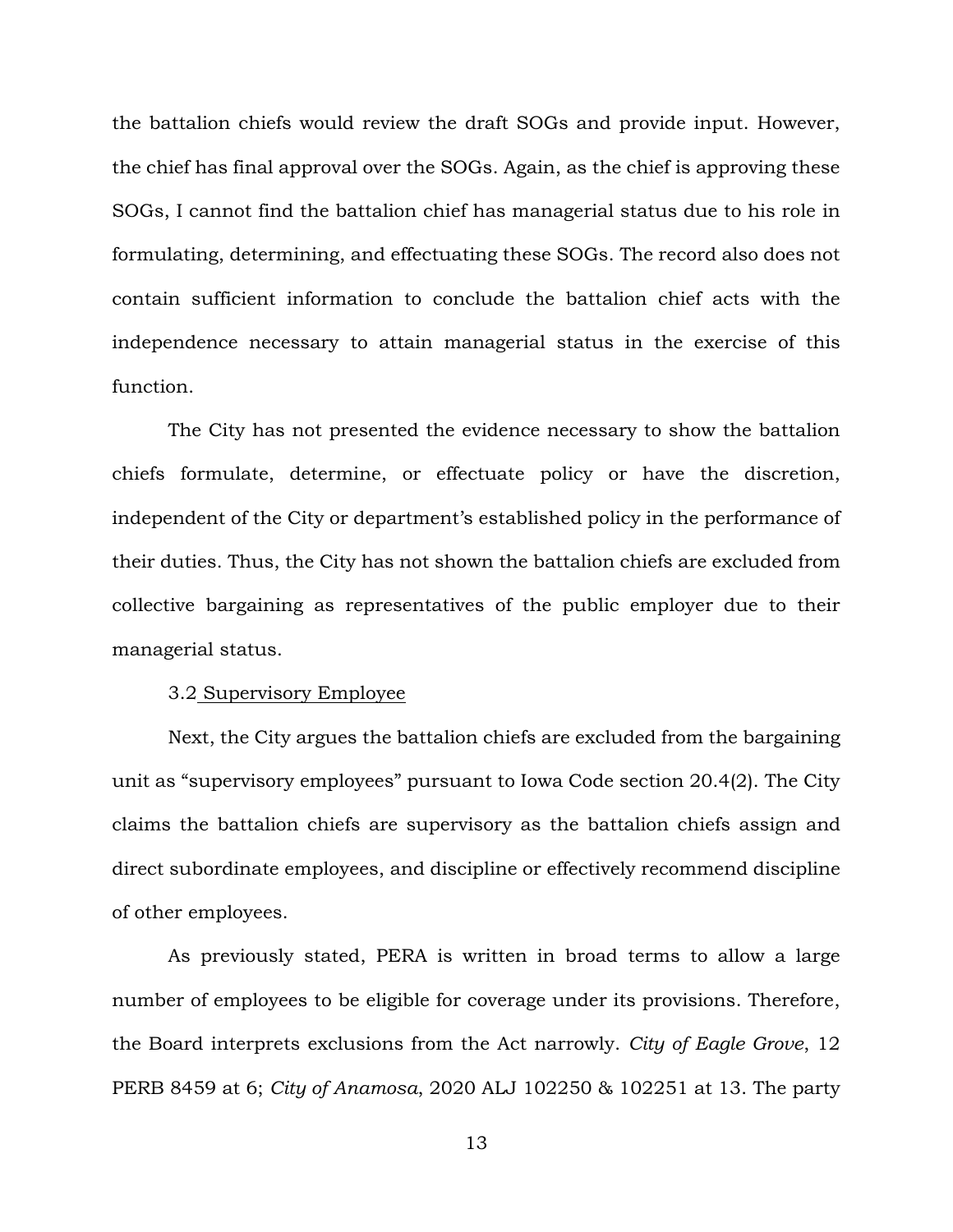asserting the exclusion bears the burden of establishing the exclusion applies. *City of Eagle Grove*, 12 PERB 8459 at 7; *City of Anamosa*, 2020 ALJ 102250, 102251 at 13.

The Act separates supervisors from the rest of the employees and excludes them from the right to collectively bargain "in order to preserve their unqualified loyalty to the interests of their employers, and to prevent the dilution of this loyalty by giving them common interest with the men they were hired to supervise and direct." *City of Davenport v. Public Emp't Relations Bd.*, 264 N.W.2d 307, 313 (Iowa 1978). However, supervisory status cannot be construed so broadly that persons are denied rights which PERA was designed to protect. *Id.* The determination of an employee's supervisory status is ordinarily a fact question that requires a case-by-case approach in which the "agency gives practical application of the statute to the infinite and complex gradations of authority which may exist in employment." *Id.*; *City of Anamosa*, 2020 ALJ 102250 & 102251 at 18.

Iowa Code section 20.4(2) defines a "supervisory employee" as:

any individual having authority in the interest of the public employer to hire, transfer, suspend, lay off, recall, promote, discharge, assign, reward or discipline other public employees, or the responsibility to direct them, or to adjust their grievances, or effectively to recommend such action, if, in connection with the foregoing, exercise of such authority is not of a merely routine or clerical nature, but requires the use of independent judgment.

The enumerated functions of a supervisor in the definition are listed disjunctively, meaning that if an employee possesses any of the functions, it is sufficient to classify the employee as a supervisor. *City of Davenport*, 264 N.W.2d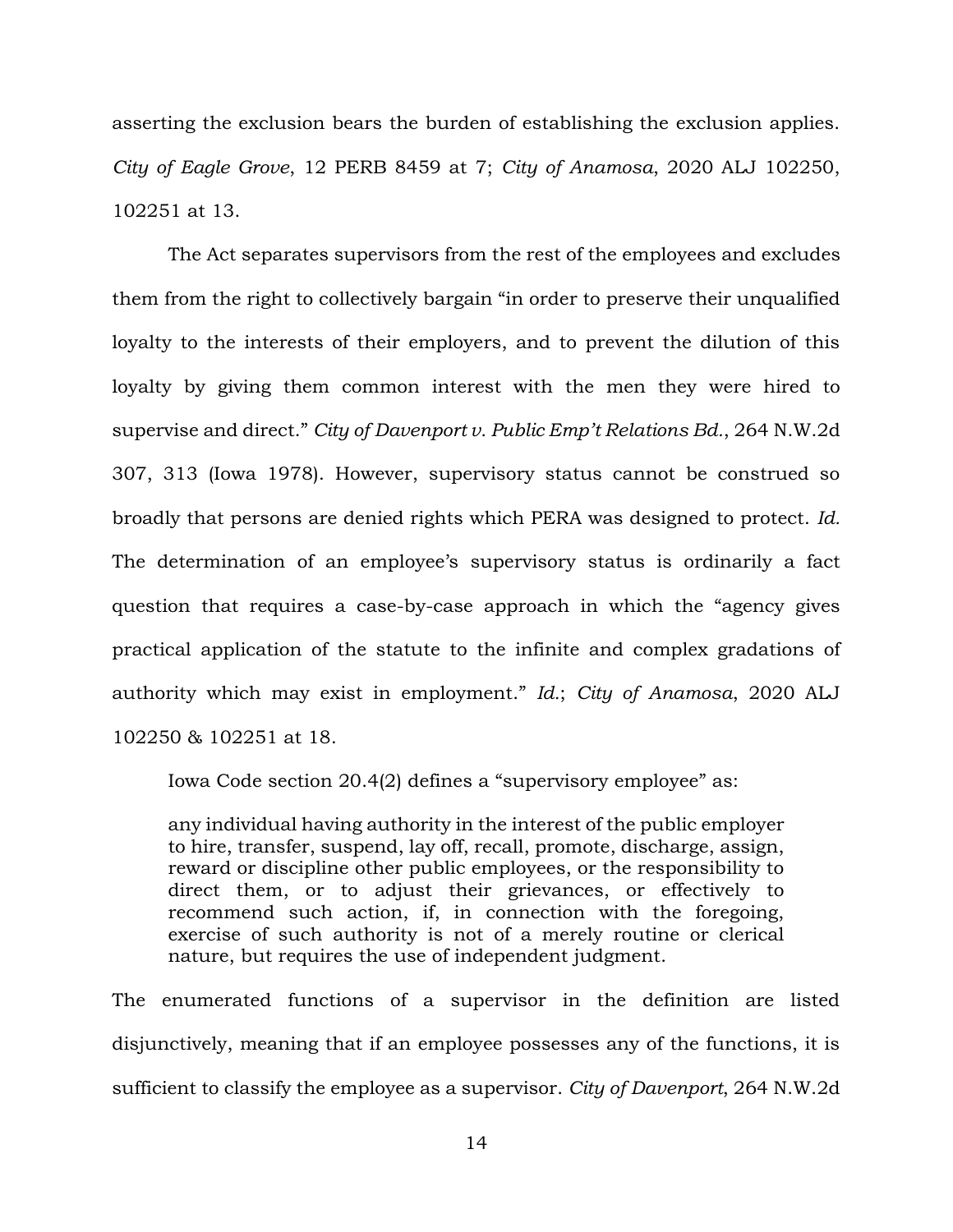at 314; *City of Eagle Grove*, 12 PERB 8459 at 13. However, the employee must exercise the functions in reality, not just on paper. *City of Davenport*, 264 N.W.2d at 314; *City of Eagle Grove*, 12 PERB 8459 at 13; *City of Anamosa*, 2020 ALJ 102250 & 102251 at 18. The statute requires evidence of actual supervisory authority translated into "tangible examples." *City of Davenport*, 264 N.W.2d at 314; *City of Eagle Grove*, 12 PERB 8459 at 13; *City of Anamosa*, 2020 ALJ 102250 & 102251 at 18.

The statute requires that to qualify as a supervisor, the employee (1) has authority, (2) to use independent judgment, (3) in performing such supervisory functions, (4) in the interest of management. *City of Davenport*, 264 N.W.2d at 314*; City of Eagle Grove*, 12 PERB 8459 at 13 (internal citations omitted). These four requirements are conjunctive requirements, meaning the employee must have all of the above in the exercise of an enumerated supervisory function to meet the definition of supervisor. *City of Davenport*, 264 N.W.2d at 314. To demonstrate an employee is supervisory, a party must show the employee, by virtue of the responsibilities of the position, is substantially aligned with management. *City of Davenport*, 264 N.W.2d at 314; *City of Anamosa*, 2020 ALJ 102250 & 102251 at 19.

Additionally, authority to perform one of the enumerated functions is not supervisory if the responsibility is routine or clerical as that means the employee is not exercising independent judgment. *City of Davenport*, 264 N.W.2d at 314; *City of Anamosa*, 2020 ALJ 102250 & 102251, at 18-19. Repetitive or rote tasks are not considered supervisory. *City of Davenport*, 264 N.W.2d at 314. An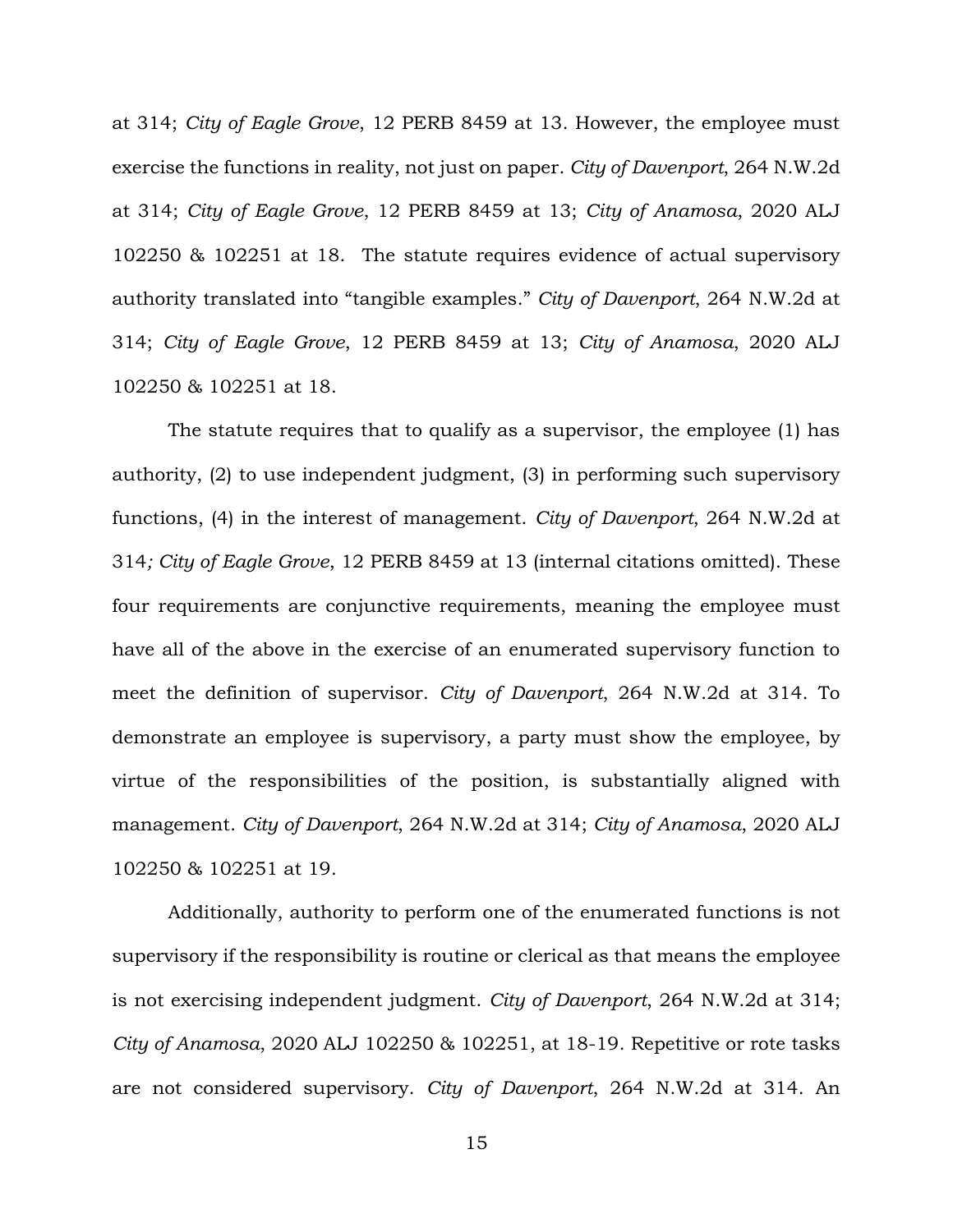employee who serves merely as a conduit acts routinely and is not supervisory. *Id.*

The employee must have the power of the enumerated functions listed in the statute or have the power to effectively recommend the exercise of the listed functions. *Id.* at 314. Effective recommendation means a recommendation which under normal policy is made at the chief executive level or below and is adopted by a higher authority without independent review or de novo consideration as a matter of course. *City of Eagle Grove*, 12 PERB 8459 at 14. If an employee is able to effectively recommend action regarding one of the enumerated functions listed in the statute, that effective recommendation is also enough to exclude the position as supervisory. *City of Eagle Grove*, 12 PERB 8459 at 14; *City of Anamosa*, 2020 ALJ 102250 & 102251 at 19.

An employee's title carries little weight in determining whether the position is supervisory. *City of Davenport*, 264 N.W.2d at 314. An employee's regular functions and responsibilities are determinative of the employee's supervisory status. *Id.* at 315; *City of Eagle Grove*, 12 PERB 8459 at 13. Documented authority, such as a job description, is insufficient without evidence of the exercise of the alleged supervisory authority. *Cedar Rapids Cmty. Sch. Dist. and Service Employees Int'l Union, Local #199*, 2014 ALJ 8706 at 15. Evidence showing actual exercise of alleged supervisory authority is particularly relevant to the determination of whether the authority exists, and the absence of such evidence may preclude a finding of supervisory status even when the job description appears to bestow the authority on the employee. *City of Des Moines*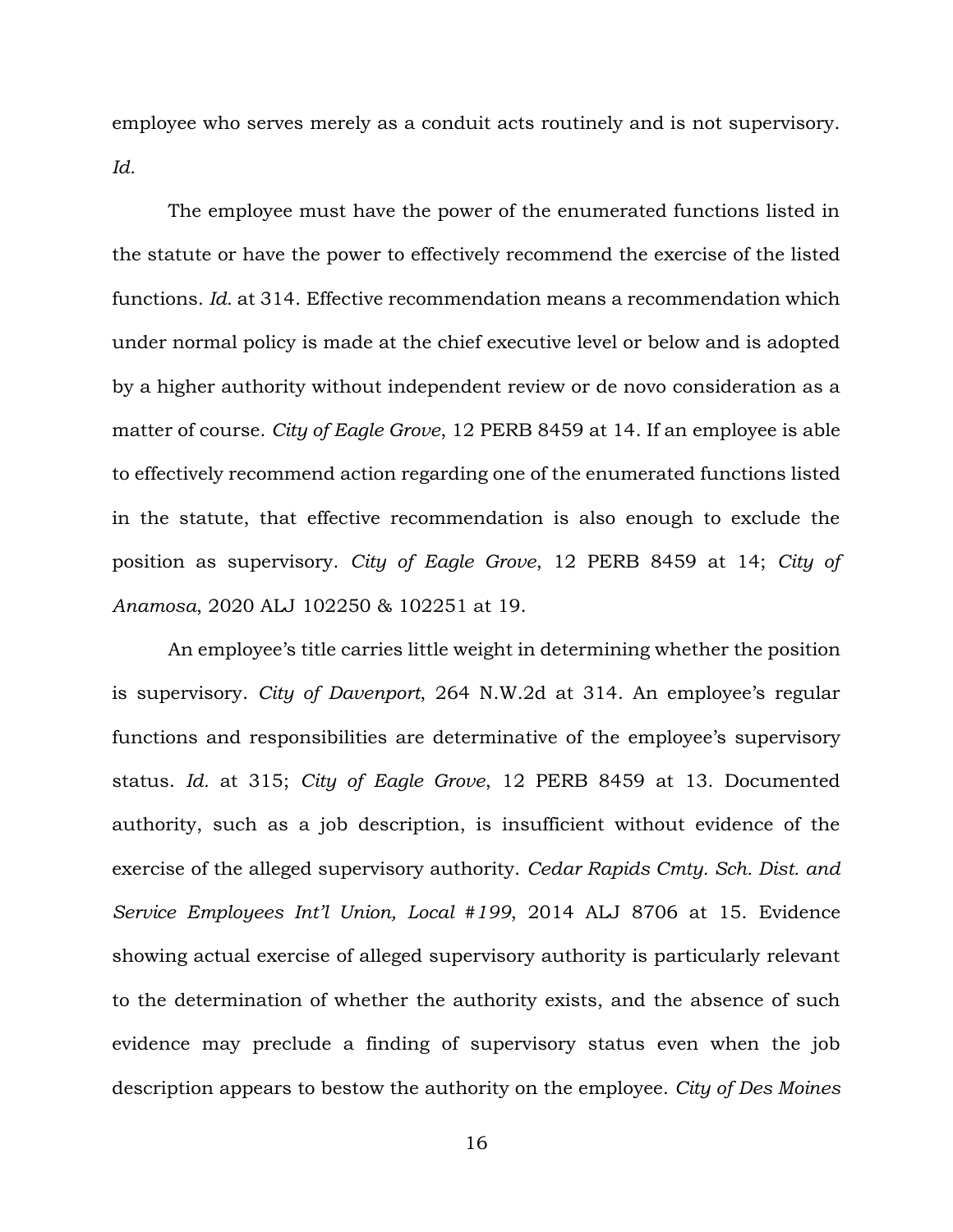*and Des Moines Gold Braid Org.*, 2009 PERB 7933 at App. 66–67. However, the existence of the supervisory power, rather than the exercise of the power is determinative. *Id.* at 5. So when an employee's authority to exercise a certain function is unquestioned, the authority itself rather than a showing of tangible examples can determine an employee's supervisory status. *Id.*

## 3.2.1 *Assign and Direct*

The City first claims the Waterloo battalion chiefs are supervisory as they assign and direct subordinates. The responsibility to direct subordinates must be substantial and pervasive enough to make an employee part of management to be deemed supervisory. *Cedar Rapids Cmty. Sch. Dist.*, 2014 ALJ 8706 at 19– 20. Directing and assigning work by a skilled employee to a less skilled employee does not involve the use of independent judgment when it is incidental to the application of the skilled employee's professional knowledge. *Id.* at 15. The responsibility to direct requires evidence that the supervisor is both responsible and accountable for the actions of the subordinates. *City of Des Moines*, 2009 PERB 7933 at 6.

Battalion chiefs are responsible for scheduling of employees within certain limitations. The chief determines the minimum standard of employees, tells the battalion chiefs how many people are available for a shift, and whether certain stations need to be closed. However, the battalion chiefs assign personnel when completing the daily rosters, and they do so without the chief's approval or review. The battalion chiefs take into account the experience of the employees and the potential skill set or training of the employees. The battalion chiefs have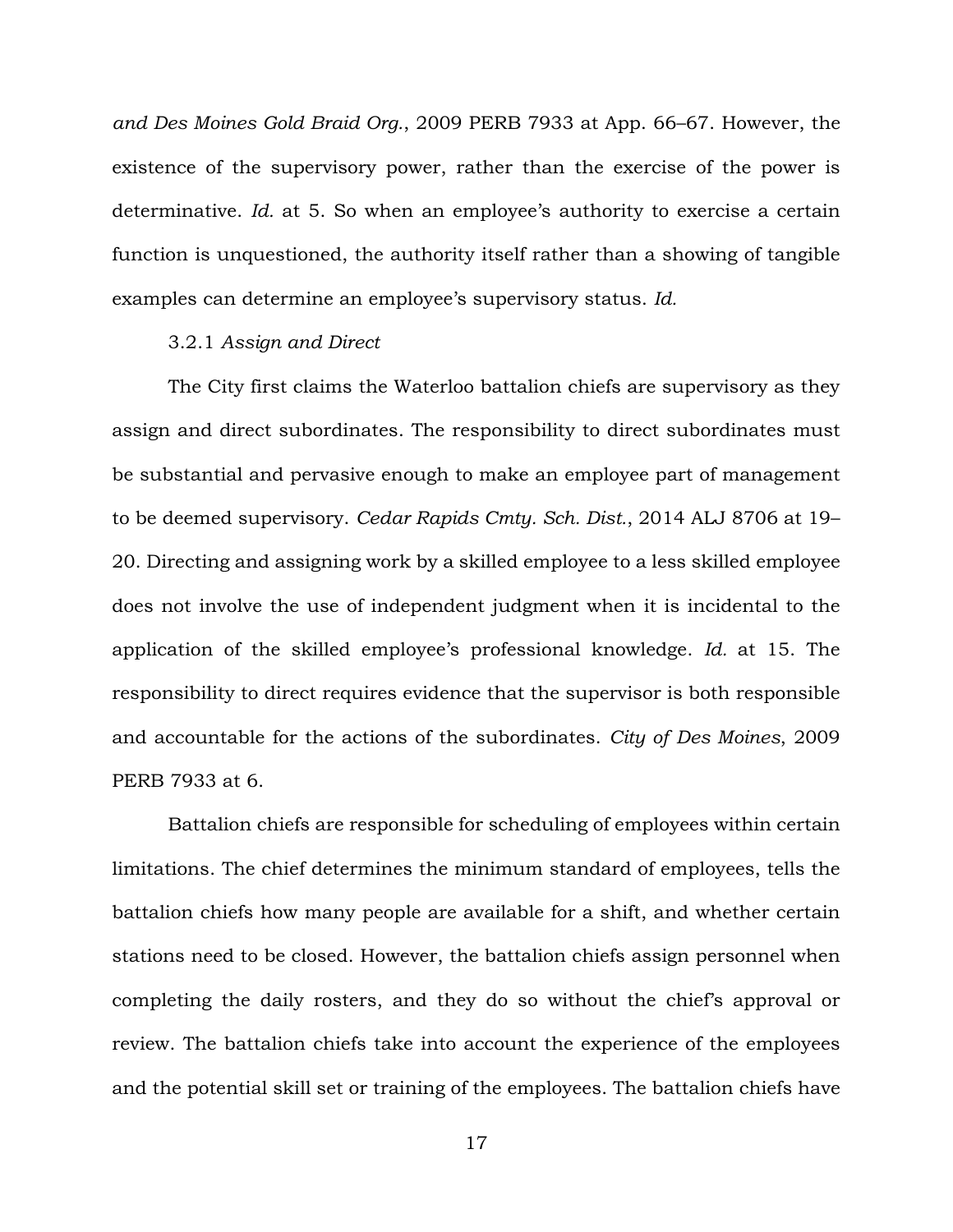to abide by minimum staffing guidelines and the provisions in the collective bargaining agreement, but then still have firefighters that can be moved around to fill other slots. One of the battalion chiefs referred to the daily logs like a logarithm, but he also stated he is responsible for moving firefighters around to fill positions where others were off on vacations, holidays, or sick leave.

Battalion chiefs also have the authority to hire back personnel or hold over personnel when necessary and without conferring or gaining approval from the chief. In one particular situation, a battalion chief did hold over personnel above the minimum staffing levels without conferring with the chief ahead of time or gaining approval for this action.

The battalion chiefs have the authority to assign personnel when completing the daily roster and ensuring the necessary coverage for shifts by potentially holding over employees. *See City of Sioux City and Sioux City Policemen's Ass'n*, 2011 HO 8197 at 19–20 (determining lieutenants were supervisory as they used independent judgment in the assignments made at the beginning and throughout the shift, and exercised this function without guidance or direction or approval from a higher authority). The battalion chiefs use independent judgment in making the schedule and determining appropriate staffing in various situations. The battalion chiefs do this without answering to a higher authority.

AFSCME claims the captains also perform some of these assignment functions as they fill in for the battalion chiefs. The evidence demonstrates the battalion chiefs oversee the shifts and complete the daily roster on a regular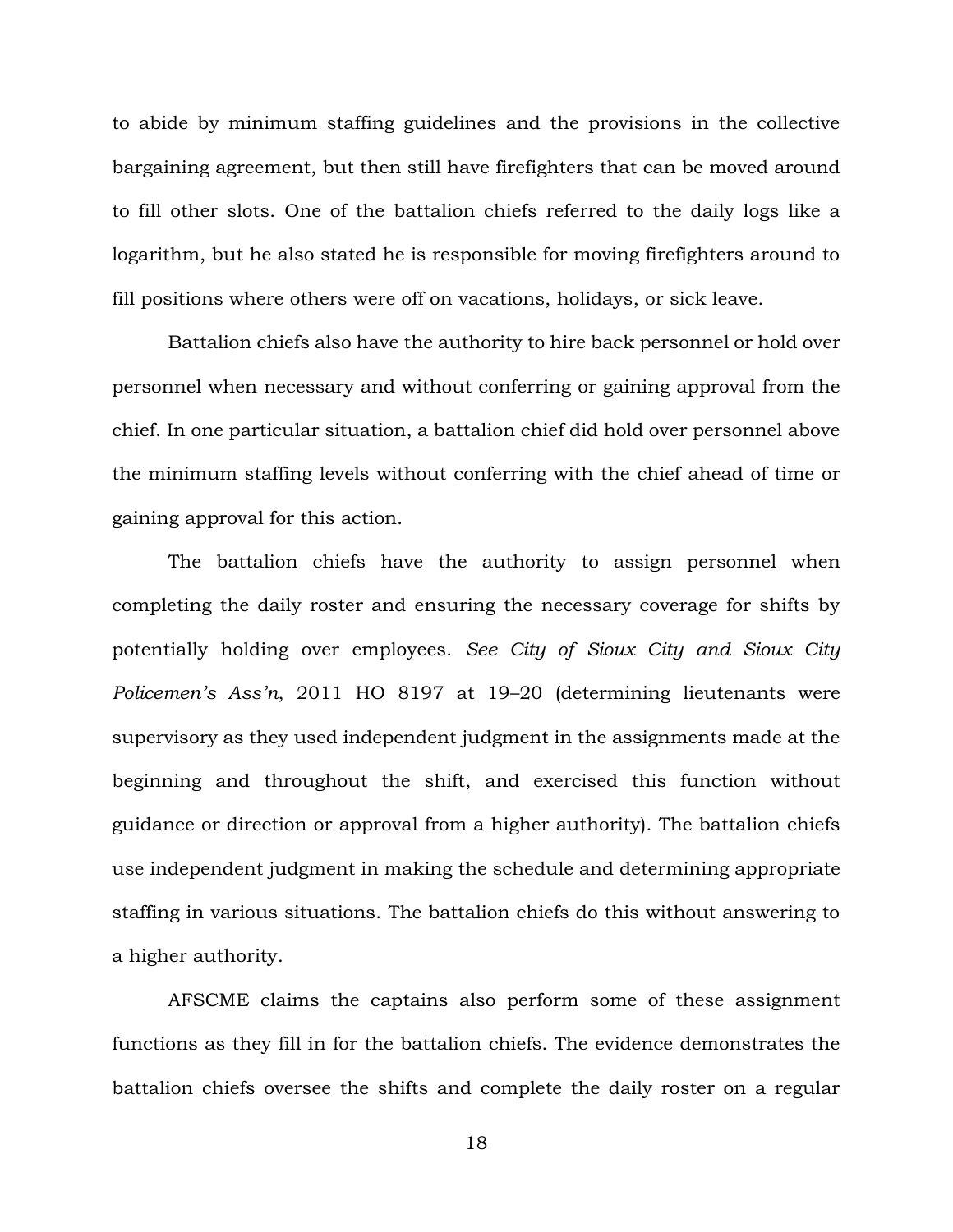basis, and the captains fill in for the battalion chiefs when needed. Although the captains may fill in for the battalion chiefs and assign other employees on a temporary basis, this temporary responsibility is not determinative of the captains' supervisory status, nor does it negate the battalion chiefs' supervisory status since they perform this function on a regular basis. *See City of Davenport*, 264 N.W.2d 313, 318 (stating supervisory status is conferred based on an employee's regular functions and responsibilities and temporary or occasional supervisory status does not disqualify an employee from PERA's provisions).

The City has demonstrated the battalion chiefs are supervisory when exercising the function of assigning other public employees.

## 3.2.2 *Discipline*

The City also contends the battalion chiefs are supervisory based on their authority to discipline other employees or the authority to effectively recommend discipline.

To find an employee is supervisory based on the authority to discipline, that employee must have more authority than merely the power to issue verbal reprimands or coaching and counseling. *See City of Des Moines*, 2009 PERB 7933 at App. 73. PERB and Iowa courts have found NLRB case law instructive in determining supervisory status based on an employee's authority to discipline. *See City of Davenport*, 264 N.W2d 307 at 321. NLRB case law has further analyzed the authority necessary to find an employee a supervisor based on the authority to discipline. The NLRB has determined that to classify an employee as supervisory under the National Labor Relations Act, the employee must have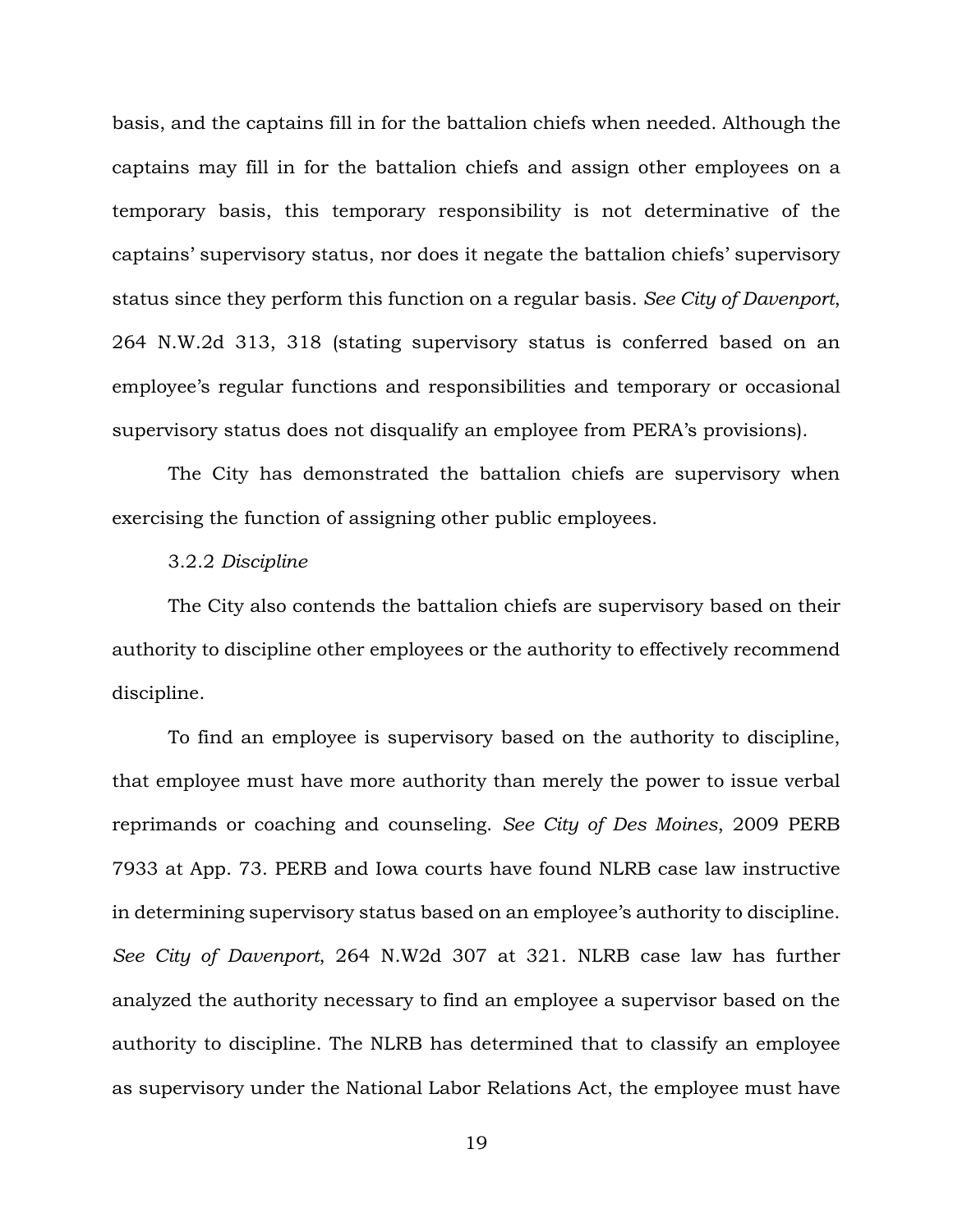the authority to issue a warning that automatically or routinely leads to jobaffecting discipline by operation of a defined progressive disciplinary system. *Republican Co. and Springfield Newspaper Emps. Ass'n, Inc.*, 361 NLRB 93, 99, 2014 WL 3887221, at \*11 (August 7, 2014) (determining an electrical manager was not supervisory based on the authority to issue verbal warnings when the employer had a progressive discipline system, but there was no evidence related to the role of verbal warnings in the system); *see Colonial Manor 1977, Inc. and 1115 Nursing Home and Hospital Emps.*, 267 NLRB 525, 526–527, 114 L.R.R.M. 1093, 1983 WL 24814, at \*2–3 (August 26, 1983) (determining that LPNs were supervisors when issuing written warnings independent of higher authority as written warnings were not merely minor discipline). The employer bears the burden of proving such a system and the role that warnings would play in the progressive discipline system. *Republican Co.*, 361 NLRB 93, 99–100, 2014 WL 3887221, at \*11.

In this case, any officer in the fire department can issue a verbal warning, battalion chiefs can issue written warnings, and the chief can issue suspensions or other discipline. Based on the record, the battalion chiefs' authority to independently issue written warnings is not enough to determine they are supervisors. The record does not contain any evidence about whether written warnings are serious and could automatically or routinely lead to job-affecting discipline.

The City also argues that battalion chiefs effectively recommend discipline. To effectively recommend discipline, a decision needs to be made at the chief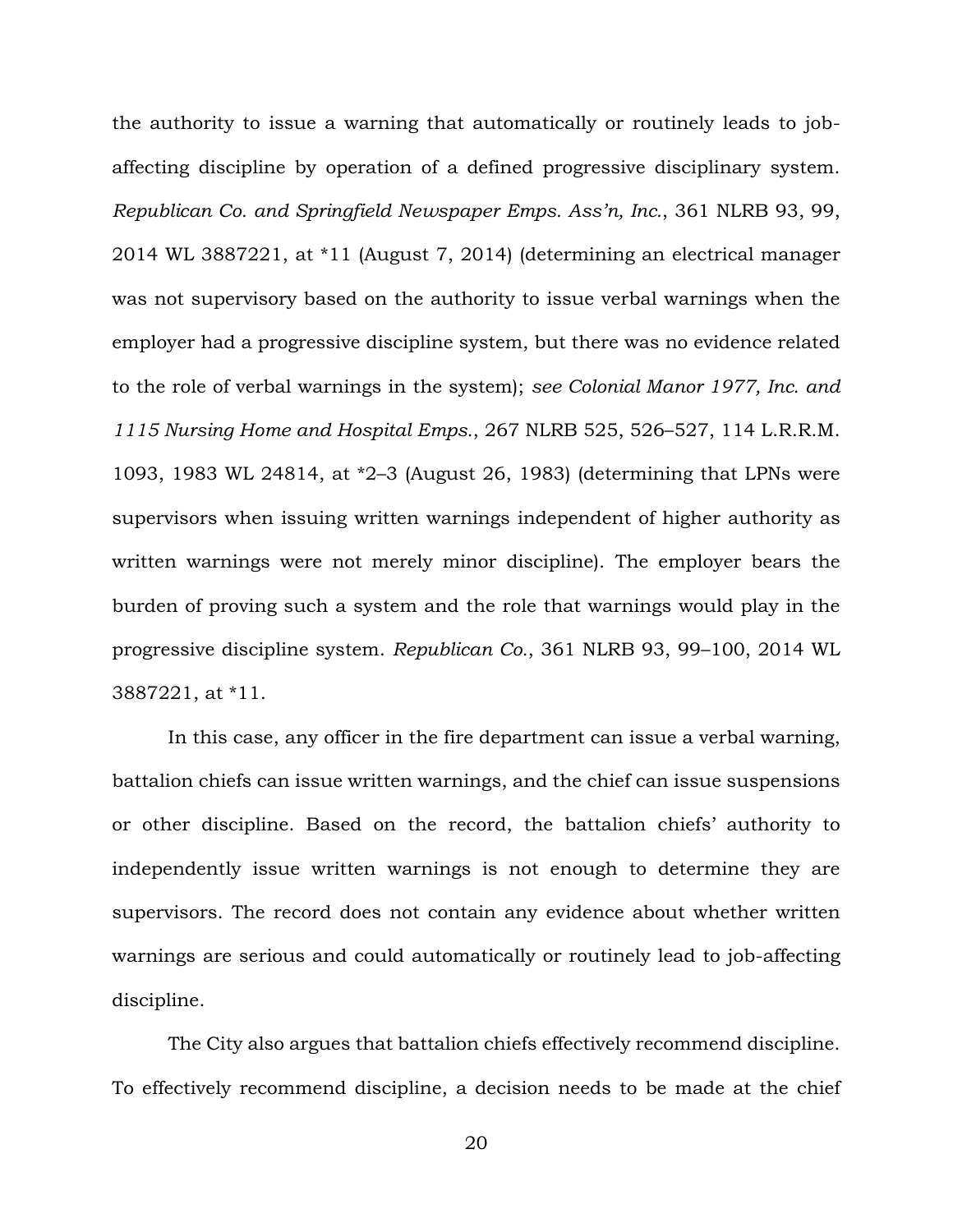executive level or below and be adopted by a higher authority without independent review or de novo consideration as a matter of course. *City of Des Moines*, 2009 PERB 7933 at App. 69–70. The evidence in the record demonstrates that battalion chiefs provide recommendations of suspensions and the chief needs to sign off on it at some point. The chief testified he does not recall a time where he has changed a discipline, but he does give suggestions on wording. In one particular example, the battalion chief consulted with the chief prior to issuing a suspension, but the battalion chief met with the employee without the chief to issue the suspension. Based on the record, I cannot determine the battalion chiefs effectively recommend discipline. The chief does review the discipline recommendations and changes wording. The chief consults with the battalion chiefs about the discipline recommendations. The chief also has to sign off on suspensions. These facts demonstrate the chief does have the final authority and he does conduct some sort of independent review even if he does not reverse or fail to sustain a recommendation. The chief's role in the discipline process extends beyond merely signing off on the recommended discipline. As such, the City has failed to demonstrate the battalion chiefs are supervisory based on their authority to effectively recommend discipline.

#### 3.3 Conclusion

The City has shown the battalion chiefs are supervisory based on their authority to assign other employees. As such, the battalion chiefs are excluded from the provisions of Iowa Code chapter 20 and are not appropriate to include in a bargaining unit.